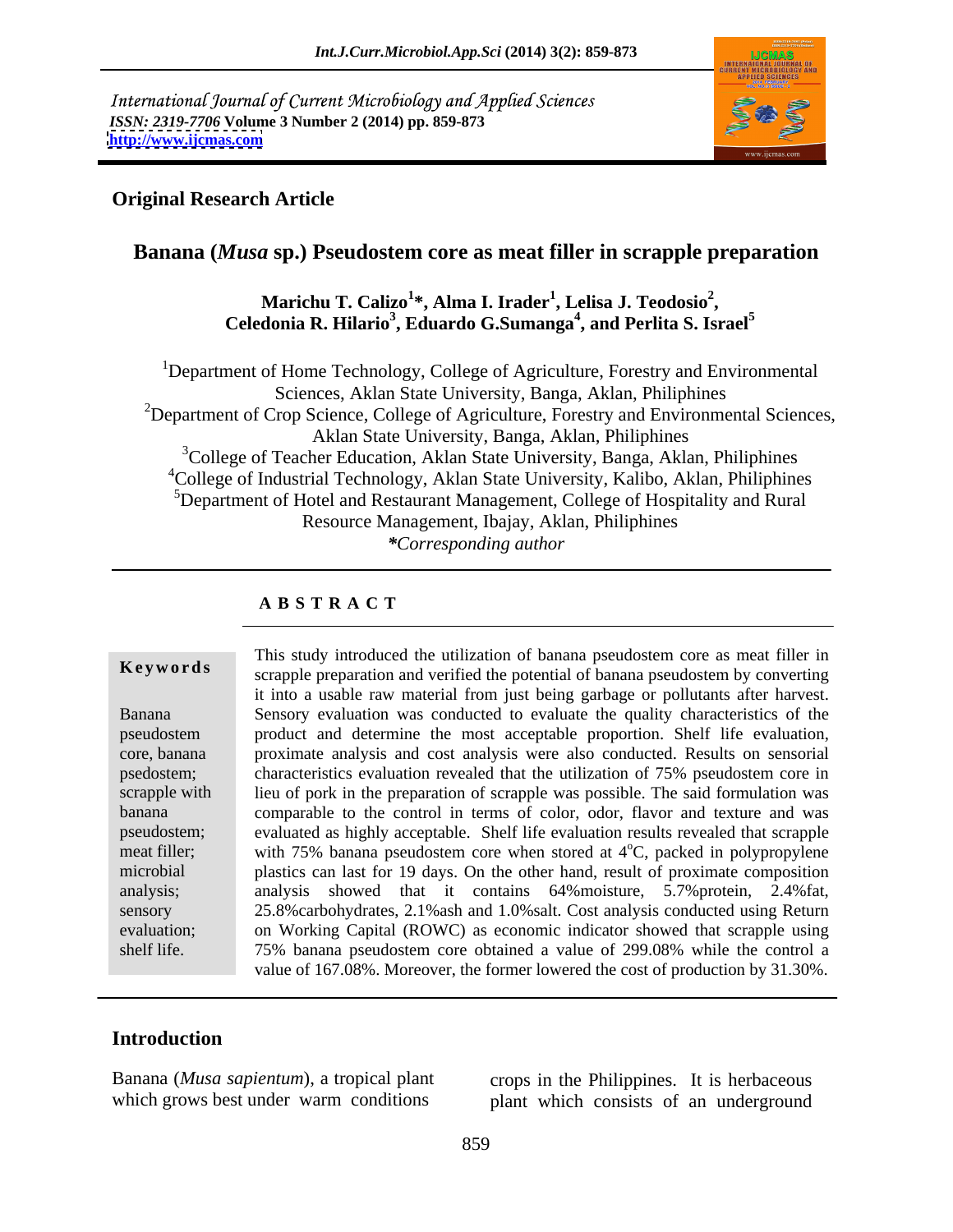corm and false trunk (pseudostem) with rich source of dietary fiber concentric layers of leaf sheaths [\(www.healthmad.com/nutrition/amazing-](http://www.healthmad.com/nutrition/amazing-) [\(www.banana-plants.com\).](http://www.banana-plants.com) Several <health-benefits-of-banana-stem>, 2010). varieties are abundantly grown Dietary fiber adds bulk to our diet. It can everywhere in the country. Each be helpful in controlling weight because pseudostem can produce a single bunch of bananas. **Example 20** is the present of the direction. **helps** prevent constitution.

In 2010, the Philippines was considered as one of world's largest banana-producing nations. According to Food and 2008). Agriculture Organization, the country together with Ecuador, the world's leading Scrapple is typically a mush made from of the world's largest banana-producing is best served during breakfast banana pseudostem left unutilized after the cooked meat products which are

Though banana is a popular fruit and vegetable, the goodness of banana pseudostem is not known to many modern housewives. Like banana fruit, banana helps nerve impulses and maintains fluid balance within the body. The pseudostem is believed to be a diuretic, helps detoxify is determined to convert banana <health-benefits-of-banana-stem>, 2010). It being garbage or pollutants. Banana in large quantities. It is widely believed [\(www.articlesbas.com/alternative](http://www.articlesbas.com/alternative-) <medicine-articles/banana-for-your-health->

[702459.html,2008\).](702459.html,2008) Furthermore, it is a

rich source of dietary fiber it makes one feel full faster. Fiber aids digestion, helps prevent constipation, and is sometimes used for the treatment of diverticulosis, diabetes, and heart disease [\(www.health.newyorktimes.com.html](http://www.health.newyorktimes.com.html), 2008).

banana producer has the highest growth pork and cereal seasoned with onions, rate when it comes to production and spices and herbs and shaped into loaves exports [\(www.fao.org/docrep](http://www.fao.org/docrep)). Being one for slicing and frying. This meat product nations, there is also one thing that is (books.google.com/books\_scrapple). This certain, the country has millions of tons of food item falls under the precooked mature fruits are harvested. The stem is distinguished from other categories of usually thrown away once the fruit is cut processed meat products by precooking from the plant. the raw materials prior to grinding or Scrapple is typically a mush made from is best served during breakfast cooked meat products which are chopping and also by utilizing the greatest variety of meat, animal by-product and non-meat ingredients. [\(www.fao.org/docrep](http://www.fao.org/docrep))

pseudostem is also rich in potassium. Generally, after harvesting the mature Potassium helps in the effective banana fruits, it is a local practice to just functioning of muscles including cardiac leave the banana pseudostem out in the muscles, prevents high blood pressure, open which later becomes waste material the body, prevents and treats **kidney stones** pseudostem into a usable and potential raw [\(www.healthmad.com/nutrition/amazing-](http://www.healthmad.com/nutrition/amazing-) material in food processing from just also contains other minerals such as pseudostem core will be utilized as meat calcium, iron, magnesium and phosphorus filler in the preparation of scrapple. In that cancerous cells are combated by the definitely be lowered; profit will be use of the stem in the food increased as well as adding value to which is evidently considered as "a material of no value". However, this study is determined to convert banana being garbage or pollutants. doing so, the cost of production will banana as a crop.

Meat extenders are non-meat substances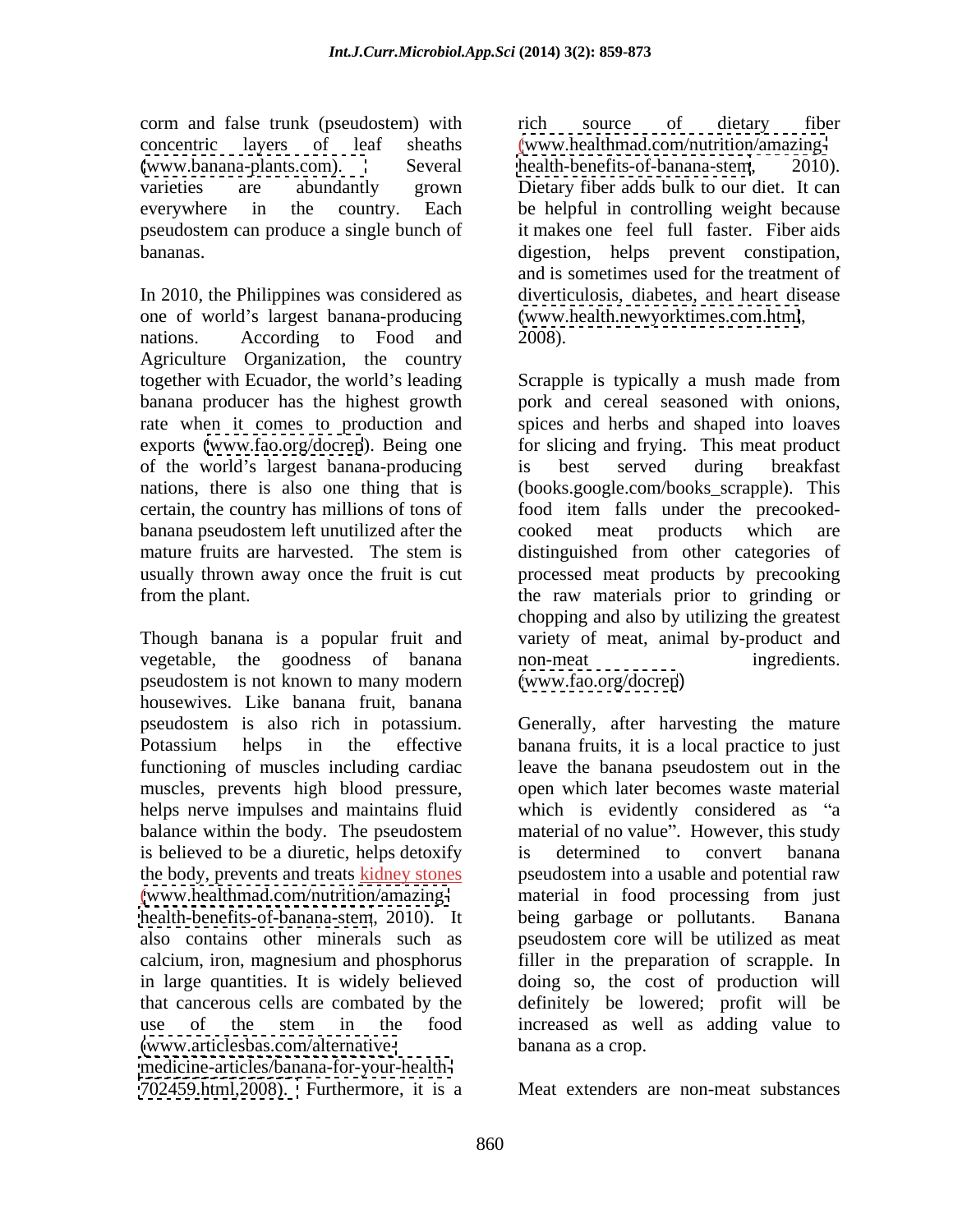with substantial protein content, whereas fillers are high in carbohydrates specific characteristics. The numbers were [\(www.fao.org/docrep/010/AI407E16.htm](http://www.fao.org/docrep/010/AI407E16.htm)). and included on the score card so that the According to Heinz and Hautzinger judges will think in terms of the adjectives (2007), using meat fillers and extenders in rather than the numerical scores (Penfield meat products can lower the cost of meat by 10 to 30 percent. It is in this context that the study was conducted.

### **Materials and methods**

The raw materials used in the study were ground pork, meat stock, cornmeal and spices. On the other hand the kitchen tools (ANOVA) at 5% level of significance. To and equipment used were: bowls, carajay, ladle, knives, shredder, blender, chopping means, the Fischer's Least Significant board, digital weighing scale, strainer, basins, loaf pans, and refrigerator.

### **Sensory Evaluation Test Sample Analysis**

The panel was composed of twenty  $(20)$  The product with the highest rating (most faculty members teaching food related acceptable) in terms of overall faculty members teaching food related courses. Twelve of them came from acceptability was subjected to shelf life College of Industrial Technology, Aklan determination. State University and the remaining eight panelists were from Home Technology Department, College of Agriculture, Forestry and Environmental Sciences, Aklan State University, Banga, Aklan. The panelists were selected based on their knowledge and experience in product<br>development and product testing Cost analysis development and product testing.

Prior to evaluation, a thorough orientation of the panelists was conducted. The Capital (ROWC) and cost of production as<br>sensory characteristics namely the color economic indicators, the formula below sensory characteristics, namely, the color, exemple example example the sense of the sense of the sense of the sense of the sense of the sense of the sense of the sense of the sense of the sense of the sense of the sense o odor, flavor, texture and overall were used: specifications were discussed with the  $\text{ROWC } (\%) =$   $\frac{12211244}{\times} 100$ 

A scorecard was used to gather data on the  $\%$  Cost of Production = CP Control – sensory characteristics of scrapple.  $x 100$ Descriptive testing method was employed in evaluating the product to characterize

and/or compare samples with respect to its not included on the score card so that the judges will think in terms of the adjectives and Campbell, 1990).

## **Data Analysis**

To determine the significant difference between treatments, the data obtained was subjected to Analysis of Variance further test the difference among treatment Difference (FLSD) was employed.

### **Sample Analysis**

The product with the highest rating (most acceptable) in terms of overall acceptability was subjected to shelf life The microbiological analysis, physicochemical analysis (pH and salt content) and sensory evaluation (color and odor) of raw sample was done also as part of the shelf life evaluation. Samples were submitted to a private laboratory for analysis.

### **Cost analysis**

To determine the Return on Working Capital (ROWC) and cost of production as economic indicators, the formula below were used:

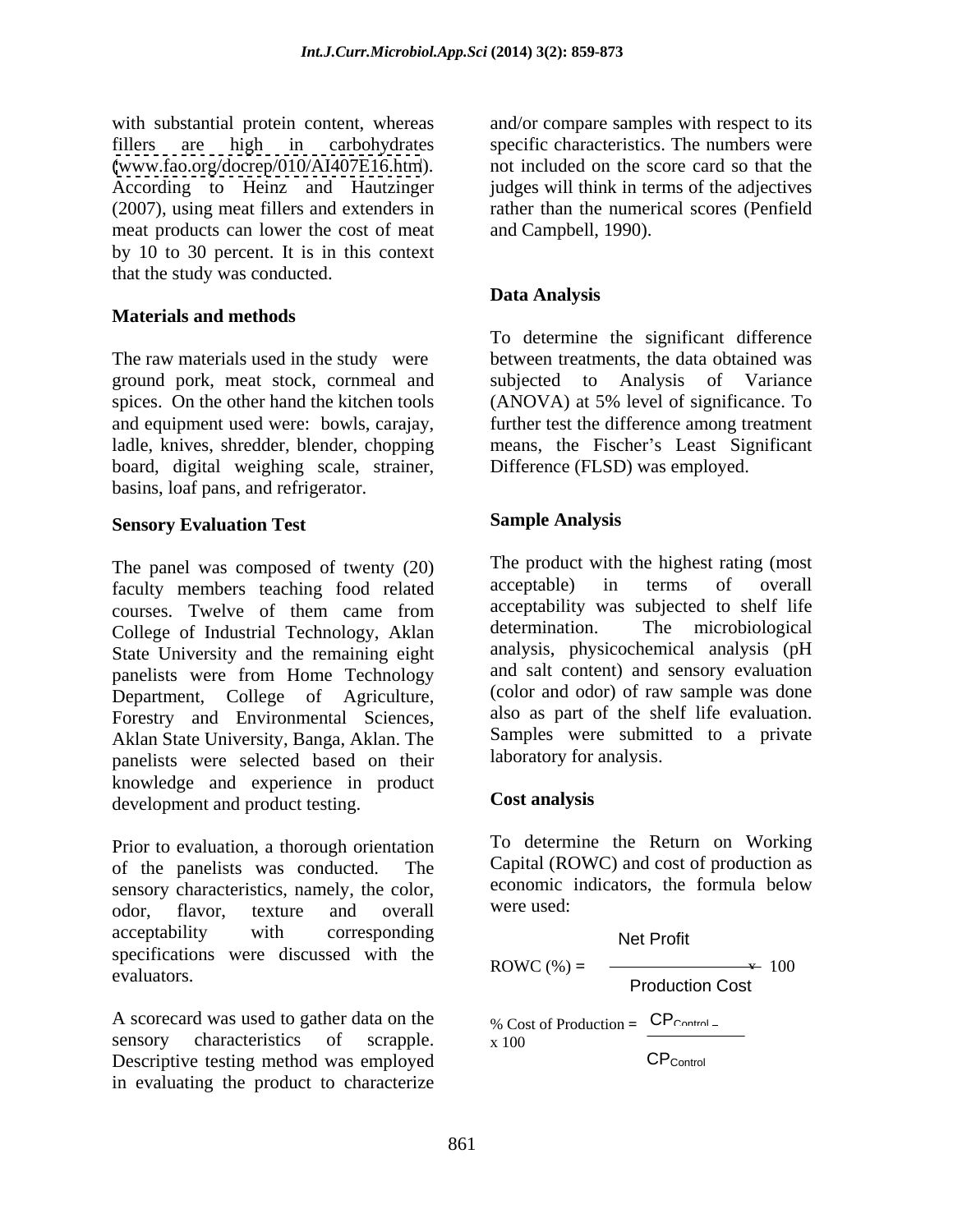| <b>Ingredients</b>  | <b>Quantity (g)</b> |
|---------------------|---------------------|
| Cooked Ground Pork  | 400.0               |
| <b>Meat Stock</b>   | 350.0               |
| Cornmeal            | 250.0               |
| Salt                | 15.0                |
| <b>Black pepper</b> | 1.56                |
| Nutmeg              | 0.30                |
| Celery              | 0.30                |
| Onion               | 0.50                |

**Table.1** Main ingredients in the preparation of scrapple

Source: Sebranek,Beermann and Axe, 1989

**Table.2** Experimental composition of ingredients in the preparation of scrapple using different proportions of pseudostem core

|                         |      |      | <b>Treatment</b> |            |
|-------------------------|------|------|------------------|------------|
| <b>Ingredients</b>      |      | 12   |                  |            |
|                         | (g)  | (g)  | (g)              | <b>(g)</b> |
| Cooked Ground Pork      | 400  | 200  | 100              |            |
| Chopped pseudostem core |      | 200  | 300              | 400        |
| <b>Meat Stock</b>       | 350  | 350  | 350              | 350        |
| Cornmeal                | 250  | 250  | 250              | 250        |
| Salt                    | 15   | 15   | 15               | 15         |
| <b>Black pepper</b>     | 1.56 | 1.56 | 1.56             | 1.56       |
| Nutmeg                  | 0.30 | 0.30 | 0.30             | 0.30       |
| Celery                  | 0.30 | 0.30 | 0.30             | 0.30       |
| Onions                  | 0.50 | 0.50 | 0.50             | 0.50       |

### **Legend:**

Treatment 1 – Control Treatment  $2 - 50\% : 50\%$ <br>Treatment  $3 - 25\% : 75\%$ Treatment  $3 - 25\% : 75\%$ Treatment 4 - 100% Banana Pseudostem Core (BPC)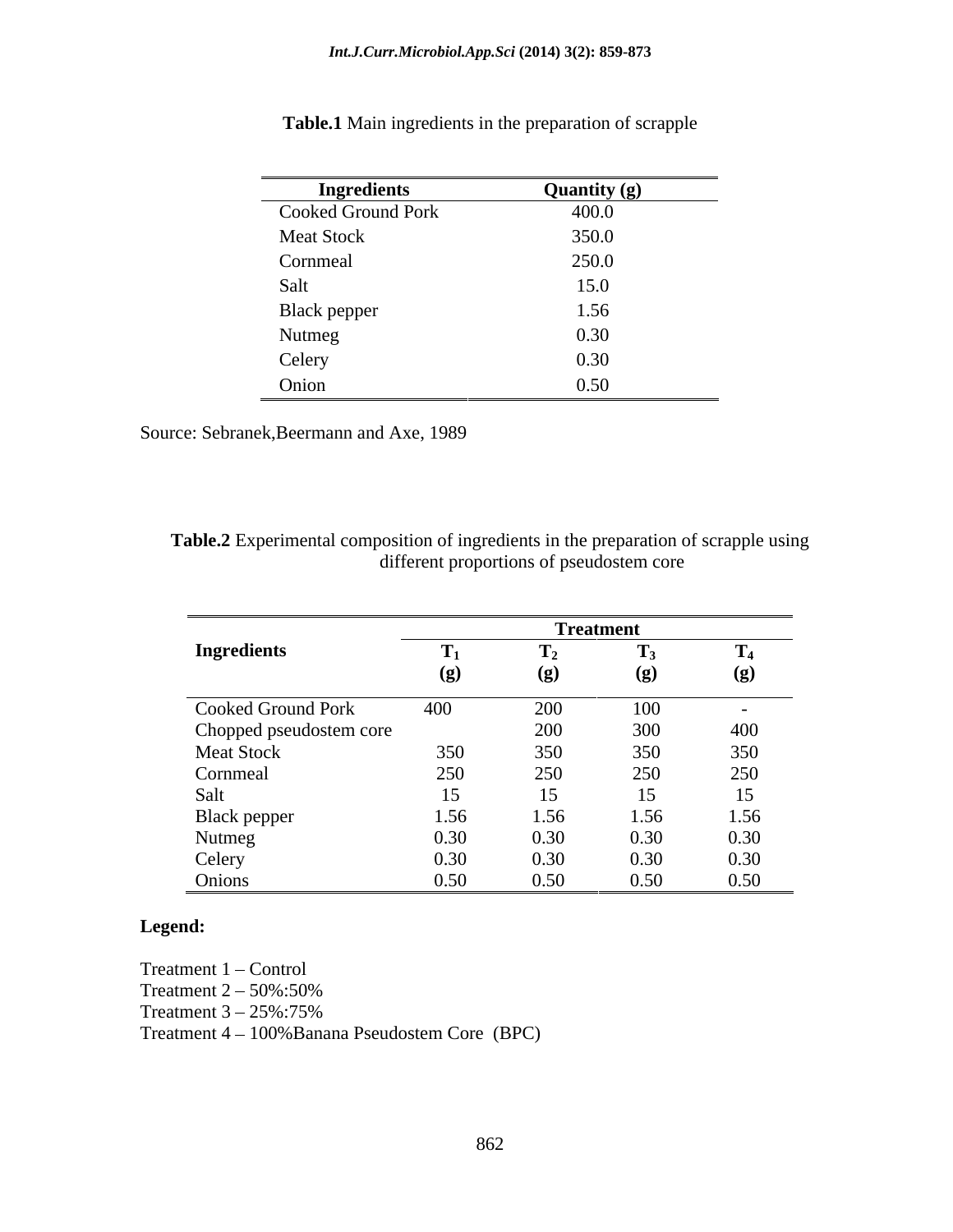### **Figure.1** Process flow in the preparation of scrapple at different proportions of pseudostem core

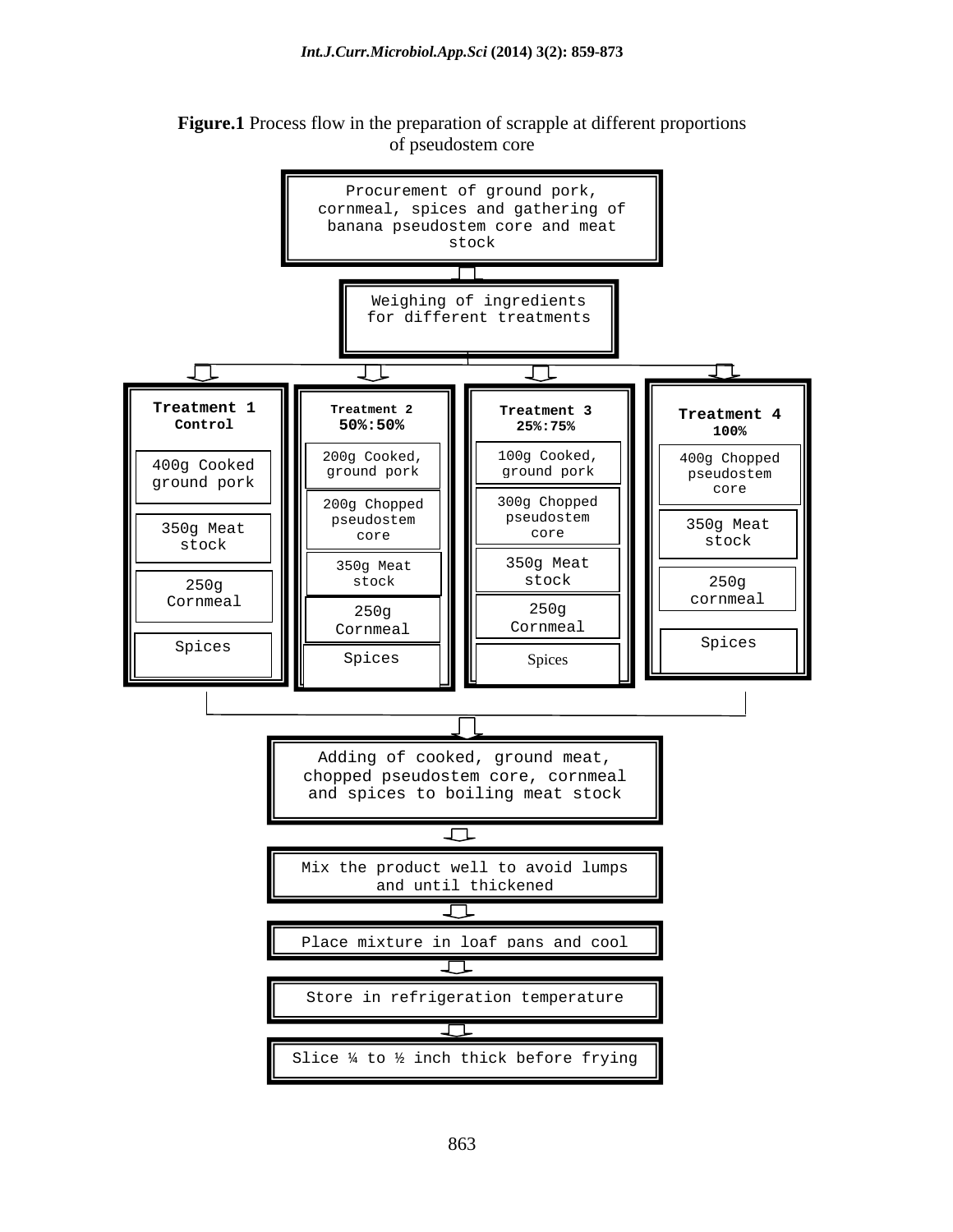|                   |      |                    |      | preacherent core as meat more |                |                    |
|-------------------|------|--------------------|------|-------------------------------|----------------|--------------------|
| <b>Treatment</b>  |      | <b>Replication</b> |      | <b>Total</b>                  |                | <b>Descriptive</b> |
|                   |      |                    |      |                               | <b>Mean</b>    | Rating             |
| Control           | 4.20 | 4.IU               | 4.10 | 12.40                         | $4.13^{\circ}$ | Golden brown       |
| 50%:50%           | 4.45 | 4.30               | 4.25 | 13.00                         | $4.33^{\circ}$ | Golden brown       |
| 25%:75%           | 4.25 | 4.20               | 4.25 | 12.70                         | $4.23^{\rm a}$ | Golden brown       |
| 100% BPC          | 3.90 | 4.10               | 3.85 | 11.85                         | $3.95^\circ$   | Golden brown       |
| <b>Grand Mean</b> |      |                    |      |                               | 4.16           |                    |

| --<br>. .<br><b>Table.:</b><br>eusing banana<br>$\sim$ $\sim$ $\sim$ $\sim$<br>scrapple<br>$\cdots$<br>senso<br>color<br>wlear<br>`OT<br>score on |  |
|---------------------------------------------------------------------------------------------------------------------------------------------------|--|
| neat filler<br>$-98$ m<br>pseudostem<br>core<br>.                                                                                                 |  |

ns - not significant. Column means followed with the same letter superscript are not significantly different at 5% level by FLSD.

> **Table.4** Mean sensory score on odor of scrapple using banana pseudostem core as meat filler

| <b>Treatment</b>  |      | <b>Replication</b> |           | <b>Total</b> |                   | <b>Descriptive</b>  |
|-------------------|------|--------------------|-----------|--------------|-------------------|---------------------|
|                   |      |                    |           |              | Mean <sup>n</sup> | <b>Rating</b>       |
| Control           | 4.50 |                    | 4.15 4.25 | 12.90        | $4.30^{\rm a}$    | Moderately aromatic |
| 50%:50%           | 4.00 | 4.00               | 3.95      | 11.95        | $3.98^{a}$        | Moderately aromatic |
| 25%:75%           | 4.25 | 4.05               | 4.05      | 12.35        | $4.12^a$          | Moderately aromatic |
| 100% BPC          | 4.15 | 3.80               | 4.15      | 12.10        | $4.03^{\rm a}$    | Moderately aromatic |
| <b>Grand Mean</b> |      |                    |           |              | 4.11              |                     |

ns - not significant. Column means followed with the same letter superscript are not significantly different at 5% level by FLSD.

> **Table.5** Mean sensory score on flavor of scrapple using banana pseudostem core as meat filler.

| <b>Treatment</b>  |      | Replication |      | <b>Total</b> |                | <b>Descriptive</b>           |
|-------------------|------|-------------|------|--------------|----------------|------------------------------|
|                   |      |             |      |              | Mean           | Rating                       |
| Control           | 4.40 | 4.30        | 4.45 | 13.15        | $4.38^{a}$     | Recognizable meaty           |
|                   |      |             |      |              |                | flavor                       |
| 50%:50%           | 4.30 | 4.00        | 4.10 | 12.40        | $4.13^{\circ}$ | Recognizable meaty<br>flavor |
| 25%:75%           | 4.20 | 4.25        | 4.25 | 12.70        | $4.23^{\rm a}$ | Recognizable meaty<br>flavor |
| 100% BPC          | 3.65 | 3.55        | 3.45 | 10.65        | $3.55^{b}$     | Recognizable meaty<br>flavor |
| <b>Grand Mean</b> |      |             |      |              | 4.07           |                              |

*\**Significant. Column means followed with the same letter superscript are not significantly different at 5% level by FLSD.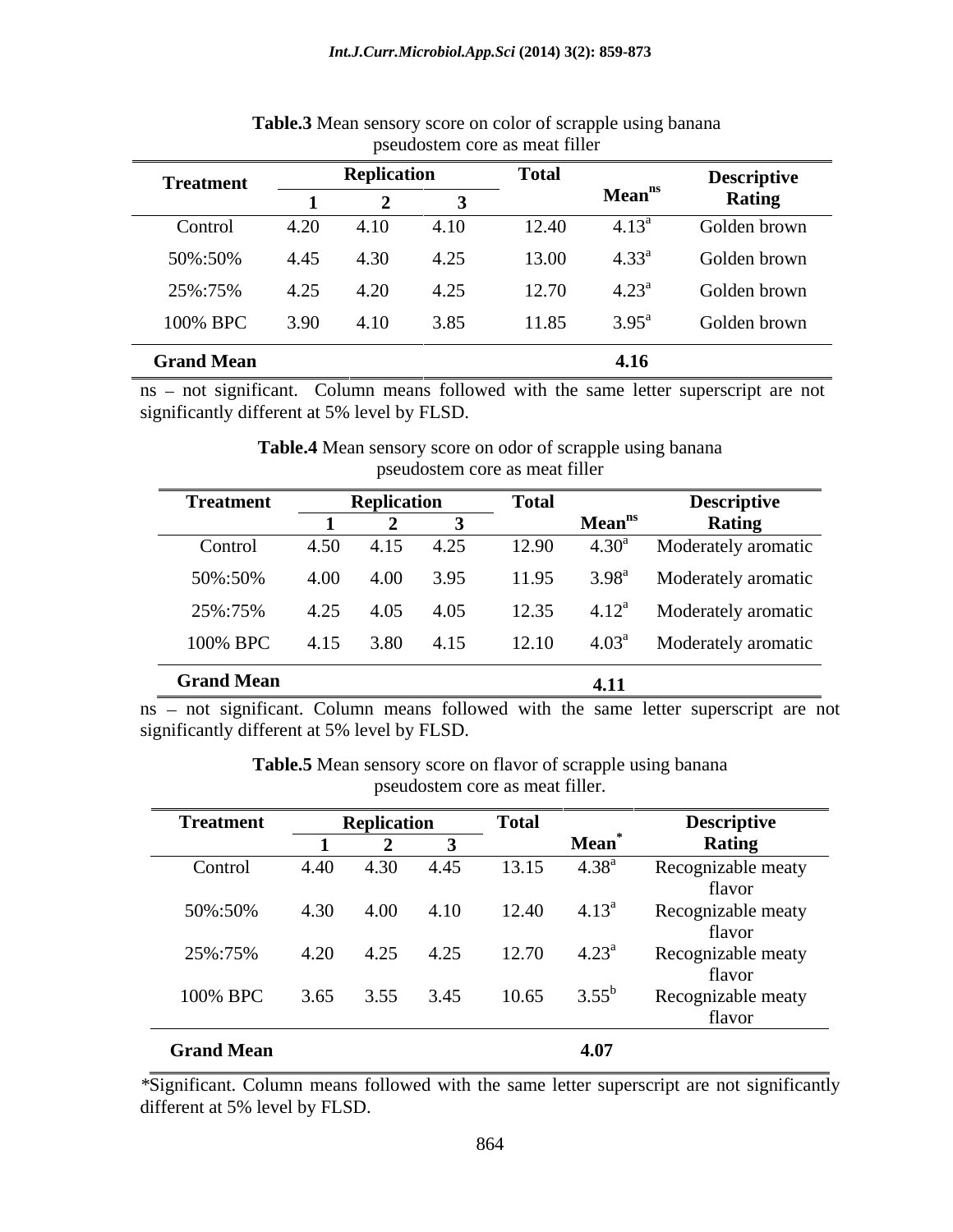The color evaluation of fried scrapple with varying proportion of chopped pseudostem core is presented in Table 3. All samples were perceived by the panelists as "Golden brown" as evidenced by the resulting mean sensory scores. Treatment 2 (50% Ground pork: 50% Chopped pseudostem core) obtained the highest mean score of 4.33 followed by Treatment 3 (25% Ground pork : 75% Chopped pseudostem core) with mean score of 4.23, then Treatment 1 (100% Ground pork) and respectively. According to Lynn Kerrigan (1998) the golden brown color is an ideal

5% level of significance revealed that among treatment means in terms of color. Treatment 2 (50% Ground pork: 50% This result implied that the three samples<br>
(Treatments 2, 3 and 4) with chonned Treatment 3 (25% Ground pork : 75% (Treatments 2, 3 and 4) with chopped pseudostem core were comparable to the Control (Treatment 1) in terms of color.

### **Odor Evaluation of Scrapple**

pseudostem core incorporated in the water and dietary fibers from pea and

**Results and Discussion** preparation of scrapple did not affect the **Color Evaluation of Scrapple**  shows that in terms of odor, all samples odor of the product. The result further with chopped pseudostem core were comparable to the Control (Treatment 1).

### **Flavor Evaluation of Scrapple**

Results tabulated in Table 5 shows the mean scores for flavor for each treatment sample. From the data, all samples - the control (Treatment 1), Treatment 2, 3 and 4 in terms of flavor were described by the panelists as having "recognizable meaty flavor".

Treatment 4 (100% Pseudostem core) with An analysis of variance (ANOVA) using mean scores of 4.13 and 3.95, F-test for flavor at the 0.05 level of color of tasty looking scrapple. difference from among scrapple products. An analysis of variance using F-test at the Treatment 4 utilizing 100% chopped there was no significant difference existed different from Treatment 1(Control), An analysis of variance (ANOVA) using significance revealed that at least one sample may have caused a significant Results of the FLSD showed that Treatment 4 utilizing 100% chopped banana pseudostem core was significantly Treatment 2 (50% Ground pork : 50% Chopped banana pseudostem core) and Treatment 3 (25% Ground pork : 75% Chopped pseudostem core). The results indirectly confirmed that Treatments 2 and 3 are as good as the control (Treatment 1).

Table 4 presents the mean scores for odor banana pseudostem is composed of soluble of scrapple. The odor of all treatment and insoluble fibers. The core or pith is samples was evaluated as "moderately rich in polysaccharides and other trace aromatic" with mean score of 4.30 for the elements but lower in lignin content. The Control (Treatment 1), 3.98 for Treatment result indicated above coincide with the 2, 4.12 for Treatment 3 and 4.02 for findings of Chang and Carpenter (1997); Treatment 4. Desmond and Troy (2003) as cited by An analysis of variance (ANOVA) using fiber has neutral flavor. They have F-test at the 5% level of revealed that there reported that oat bran and oat fiber provide was no significant difference existed the flavor, texture and mouth feel of fat in between treatments. The result signifies ground beef and pork sausages. Moreover, that varying proportion of chopped banana according to Besbes et.al (2008) the use of According to Mohapatra, et. al (2010) Biswas, et.al (2011), which states that water and dietary fibers from pea and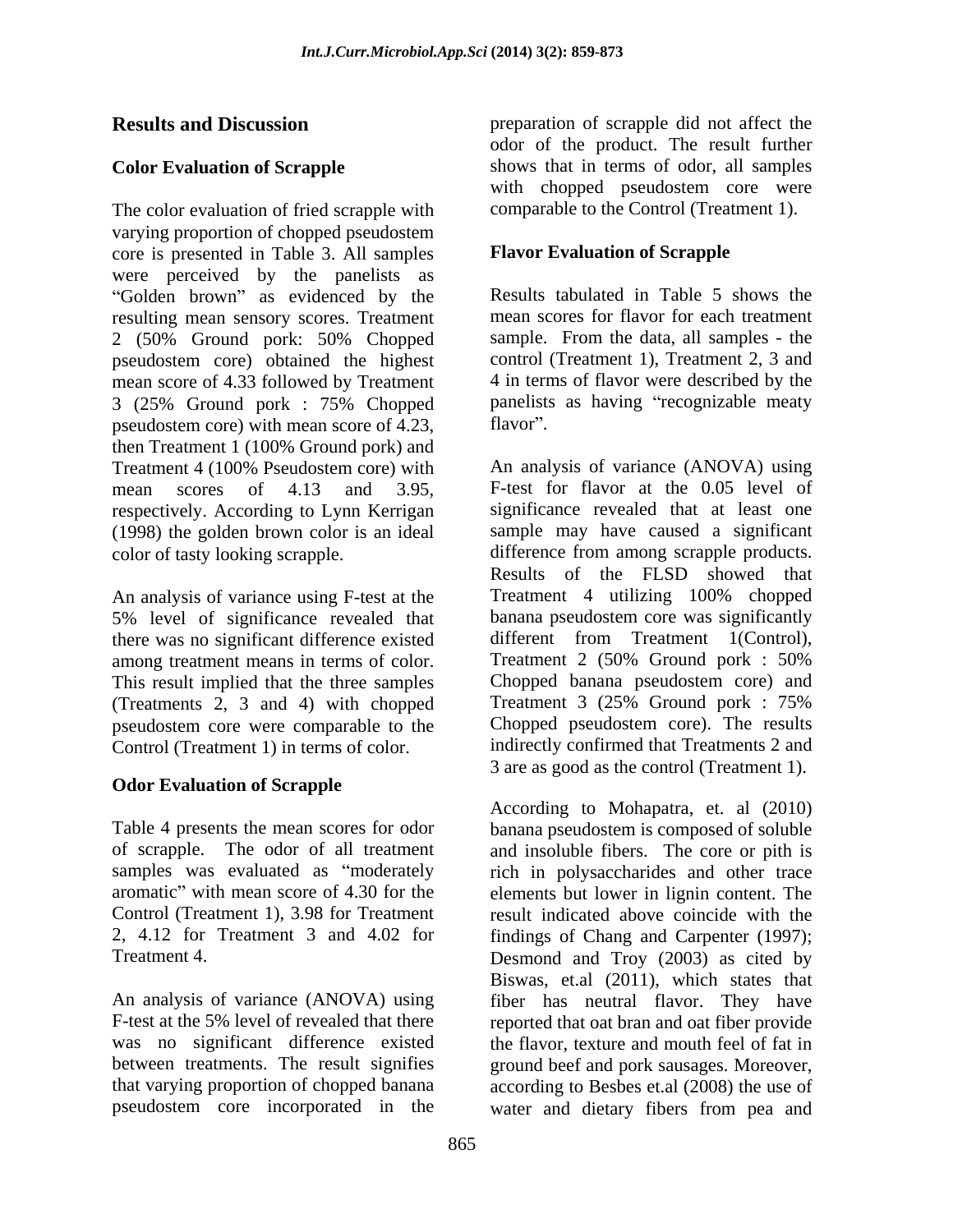wheat in replacement of meat in beef dietary fiber when incorporated to meat burger patties improved water binding products do not just give beneficial effect capacity, thus increased the cooking yield, decreased shrinkage and lowered the cost and prevents cooking loss with no or fewer of production without degradation of changes in textural properties by sensory properties. The enhancing water binding capacity.

The taste of scrapple is surprisingly goodlike country-style pork sausage with a unique shape and texture. It's a deck of cards sized slab, crispy on the outside, soft Texture, appearance and flavor are the inside (Kerrigan, 1998). Mean scores for three major components of food texture evaluation of scrapple are acceptability (Biswas, Kumar, Bhosle, presented in Table 6. Among the samples evaluated by the panelists, Treatment 3 samples achieved the highest mean score of 4.68 which was rated descriptively as having a "Very crispy crust and soft each treatment sample. From the data, texture inside", followed by Treatment 2 Treatment 3 (25% Ground pork :75% with mean score of 4.55 and which was banana pseudostem core) obtained the descriptively evaluated the same as that of highest mean score of 4.60, and was Treatment 3. On the other hand, the perceived as "Highly Acceptable" control (Treatment 1) and Treatment 4 followed by Treatment 2 (50% Ground were both perceived as having pork :50% banana pseudostem core) with Moderately crispy crust and soft texture inside". The mean as "Moderately acceptable". The mean

at the 5% level of significance showed that a significant difference existed among treatment means. Follow up test using the control (Treatment 1), Treatment 2 and 2. This finding expressed that Treatment 3 shows that Treatment 4 utilizing 100%

Grigelmo-Miguel et al. (1999) as cited by entails that samples of scrapple using 50% Biswas, et. al (2010), pointed out that and 75% of banana pseudostem core were

**Texture Evaluation of Scrapple** (1989), addition of cellulose to processed to human health but also increases the bulk changes in textural properties by enhancing water binding capacity. Furthermore, according to Todd et al meats improved texture.

### **Overall Acceptability of Scrapple**

three major components of food Sahoo and Chatli, 2010).

Results of analysis of variance (ANOVA) the control (Treatment 1) with mean score Results tabulated in Table 7 shows the mean scores for overall acceptability for perceived as "Highly Acceptable" followed by Treatment 2 (50% Ground mean score of 4.43 which was evaluated scores of both samples were higher than of 4.42.

FLSD at the 0.05 level of significance F-test for overall acceptability at the 0.05 revealed that in terms of texture, level of significance revealed that at least Treatment 4 is significantly different from one treatment sample may have caused a 3. In addition, the control (Treatment 1) scrapple samples. Follow-up test using the was found to be significantly different Fischer's Least Significant Difference from Treatment 3 but not from Treatment (FLSD) at the 0.05 level of significance is comparable to the control (Treatment 1) chopped banana pseudostem core differed in terms of texture. significantly from Treatment 1(Control), An analysis of variance (ANOVA) using significant difference from among shows that Treatment 4 utilizing 100% Treatment 2 and Treatment 3. This finding entails that samples of scrapple using 50% and 75% of banana pseudostem core were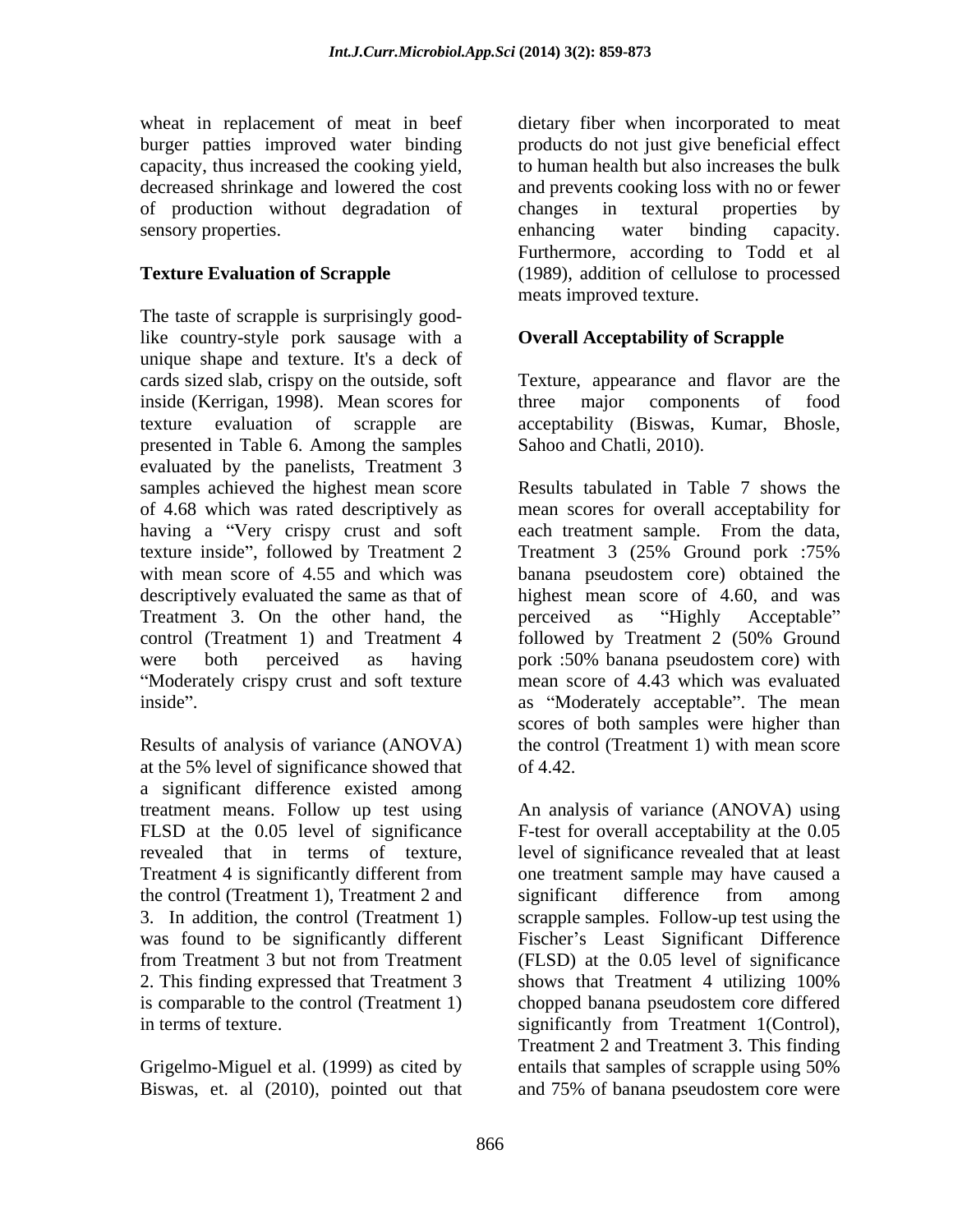to the panel of tasters. The panel of tasters of the panel of tasters of each product development program

According to Anthony (2011), the fiber ingredients incorporated in the product are barely recognized by consumers, and actually improve flavor, texture and the stability of the final product. Furthermore, both of these measures (www.ilschanging of fiber contents to improve quality of products hardly affects taste, texture or other parameters that At selected interval during storage, the traditionally influence consumer product was tested for total aerobic acceptance bacteria, viable Escherichia coli,

The product with the highest rating (most storage. acceptable) in terms of overall acceptability was subjected to shelf life determination. As shown in Table 7, the<br>sample of scrapple with 75% banana band band band band band band correct at  $4^{0}C$ . sample of scrapple with 75% banana banana pseudostem core stored at  $4^{\circ}$ C. pseudostem core (Treatment 3) was most preferred by the panel of evaluators. The appreciable increase from day 1 until the said sample was stored at refrigerated temperature  $(4^{\circ}C)$ . Microbiological storing the product at  $4^{\circ}C$ , it was noted analysis, physico-chemical analysis and sensory evaluation (color and odor) of raw evidenced by (1) Aerobic Plate Count samples were conducted until the product (APC) result with a total population of became spoiled or unacceptable. This is to 2.40 log CFU/g (2) the sensory evaluation determine the accurate shelf life of the result of raw sample which was perceived product. as having pleasant aroma with no sour

# **Sensory Evaluation, Physico-chemical analysis and Microbial Counts of**

Sensory evaluation to determine the shelf life of food products are routinely

comparable to the control and acceptable conducted in food experimentation as a part of each product development program (Freitas and Costa, 2006). Moreover, shelf life is a combined measure of both food quality and food safety of a product and therefore the microbial testing during shelf life trials must be designed to demonstrate both of these measures [\(www.ils](http://www.ils-)<limited.co.uk/micro/shelf-life>).

**Shelf life Evaluation of the Most** bacteria was 1.85 log CFU/g and for **Acceptable Scrapple using 75% Banana Pseudostem Core** *Staphylococcus aureus,* no growth was bacteria, viable *Escherichia coli*, *Enterobacteriaceae* and *Staphylococcus aureus*. The initial population of aerobic *Escherichia coli*, *Enterobacteriaceae* and being observed until the endpoint of storage.

> Figure 2 shows the trend of the Aerobic Plate Count (APC) for scrapple with 75% banana pseudostem core stored at  $4^{\circ}$ C. C. The aerobic bacteria exhibited an appreciable increase from day 1 until the endpoint of storage. After two weeks of <sup>o</sup>C, it was noted that the product was still edible as odor detected and (3) its pH value of 6.0 shown in Figure 3 which

**Scrapple using Banana Pseudostem Core** Scrapple product. According to Adekunle, was still within the standard pH range of Porto-Fett,Call, Shoyer,Gartner, Tufft and Luchansky (2009), the pH range value of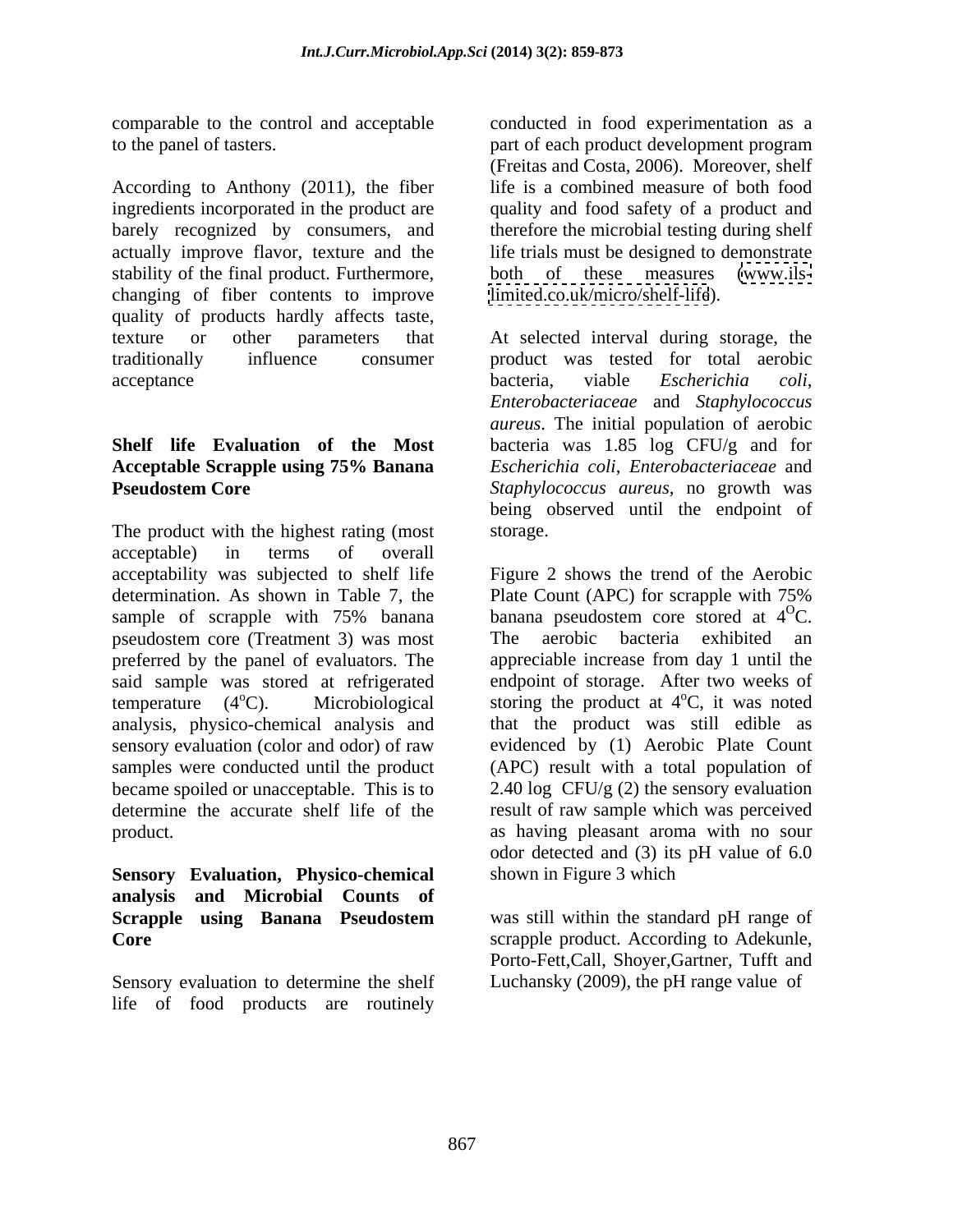| <b>Treatment</b>               |      | <b>Replication</b> |              | Total Mean*                     |                                     | <b>Descriptive</b>                                                                         |
|--------------------------------|------|--------------------|--------------|---------------------------------|-------------------------------------|--------------------------------------------------------------------------------------------|
|                                |      | $\gamma$           | $\mathbf{3}$ |                                 |                                     | Rating                                                                                     |
| Control                        | 4.50 | 4.30               | 4.40         | 13.20                           | $4.40^{b}$                          | Moderately crispy crust<br>and soft texture inside                                         |
| 50%:50%                        | 4.75 | 4.30               | 4.60         | 13.65                           | $4.55^{ab}$                         | Very crispy crust and soft<br>texture inside                                               |
| 25%:75%                        | 4.75 | 4.55               | 4.75         | 14.05                           | $4.68^{\rm a}$                      | Very crispy crust and soft<br>texture inside                                               |
| 100% BPC                       | 4.30 | 3.75               | 4.15         | 12.20                           | 4.07 <sup>c</sup>                   | Moderately crispy crust<br>and soft texture inside                                         |
| <b>Grand Mean</b>              |      |                    |              |                                 | 4.43                                |                                                                                            |
| different at 5% level by FLSD. |      |                    |              |                                 |                                     | *Significant. Column means followed with the same letter superscript are not significantly |
|                                |      |                    |              | pseudostem core as meat filler. |                                     | Table.7 Mean sensory score on overall acceptability of scrapple using banana               |
|                                |      |                    |              |                                 |                                     |                                                                                            |
| <b>Treatment</b>               |      | Replication        | $\mathbf{3}$ | <b>Total</b>                    | Mean <sup>*</sup>                   | <b>Descriptive</b><br>Rating                                                               |
| Control                        |      | 4.45 4.30          | 4.50         | 13.25                           | $4.42^{\rm a}$                      | Moderately acceptable                                                                      |
| 50%:50%                        | 4.55 | 4.35               | 4.40         | 13.30                           | $4.43^{\circ}$                      | Moderately acceptable                                                                      |
| 25%:75%<br>100% BPC            | 4.65 | 4.55<br>3.95 3.70  | 4.60<br>3.65 | 13.80<br>11.30                  | 4.60 <sup>a</sup><br>$3.77^{\rm b}$ | Highly acceptable                                                                          |
| <b>Grand Mean</b>              |      |                    |              |                                 | 4.30                                | Moderately acceptable                                                                      |
| different at 5% level by FLSD. |      |                    |              |                                 |                                     | *Significant. Column means followed with the same letter superscript are not significantly |
|                                |      |                    |              |                                 |                                     |                                                                                            |
|                                |      |                    |              |                                 |                                     | Figure.2 Microbial count of microorganisms (APC) vs Storage time (days)                    |

**Table.6** Mean sensory score for texture of scrapple using banana pseudostem core as meat filler.

| <b>Treatment</b>  |      | <b>Replication</b> |      | <b>Total</b> |                     | <b>Descriptive</b>        |
|-------------------|------|--------------------|------|--------------|---------------------|---------------------------|
|                   |      |                    |      |              | Mean                | Rating                    |
| Control           |      |                    | 4.50 | 13.25        | $4.42^{\mathrm{a}}$ | Moderately acceptable     |
| 50%:50%           | 4.55 | 4.35               | 4.40 | 13.30        | $4.43^{\circ}$      | Moderately acceptable     |
| 25%:75%           | 4.65 | 4.55               | 4.60 | 13.80        |                     | $4.60a$ Highly acceptable |
| 100% BPC          | 3.95 |                    | 3.65 | 11.30        | $3.77^{b}$          | Moderately acceptable     |
| <b>Grand Mean</b> |      |                    |      |              | . 30-               |                           |



**Figure.2** Microbial count of microorganisms (APC) vs Storage time (days)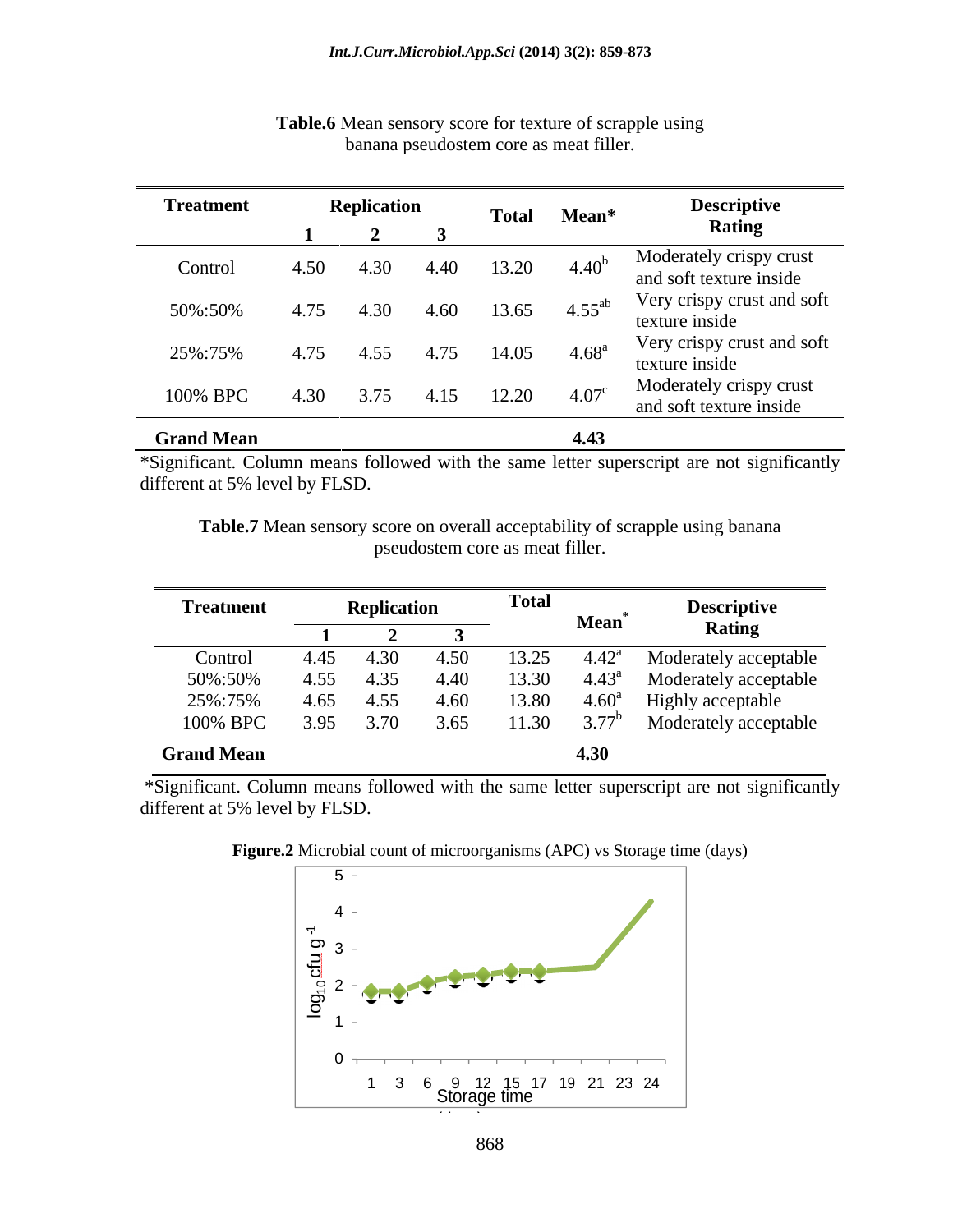**Figure.3** pH vs. Storage time (days)



**Table.8** Proximate composition, pH and salt content of scrapple

|                           | Quantity             |                           |
|---------------------------|----------------------|---------------------------|
| <b>COMPONENT</b>          | <b>Pork Scrapple</b> | <b>Scrapple with BPC*</b> |
| Ash $(g/100 g)$           | 1.93                 | 2.1                       |
| Carbohydrates $(g/100 g)$ | 13.34                | 25.8                      |
| Fat $(g/100 g)$           | 6.68                 | 2.4                       |
| Moisture $(g/100 g)$      | 70.28                | 64.0                      |
| Protein $(g/100 g)$       | 7.9                  | 5.7                       |
| Salt $(g/100 g)$          | 1.11                 | 1.0                       |
|                           | 6.4                  | 6.4                       |

\*Banana Pseudostem Core

organoleptic properties of the product. Moreover, The Aerobic Plate Count (Adekunie, Porto-Fett, Call, Shover, deteriorating after 21 days in which the temperature  $(4^{\circ}C)$ , packed in total population of aerobic bacteria reached to 3.40 log CFU/g and sour odor

Scrapple is a Ready-to-eat (RTE) product

scrapple product is between 5.1 to 6.4. The with an extended refrigerated shelf life of results above coincided with the data 50 days having sodium citrate and sodium obtained after two weeks of evaluating the diacetate as antimicrobial components and (APC) of the product for 21 days of Gartner, Tufft, and Luchansky, 2009). storage reached to 2.45 log CFU/g and However, based on the shelf life study was still considered safe to eat. conducted on scrapple with 75% banana Nevertheless, the product started pseudostem core, stored at refrigeration was already detected. The product is safe and consumable only for a series of a series of  $\alpha$ vacuum-packaged at the same time (Adekunle, Porto-Fett, temperature  $(4^{\circ}C)$ , packed in C), packed in polypropylene plastic and without preservatives added, it was found that the maximum of 19 days.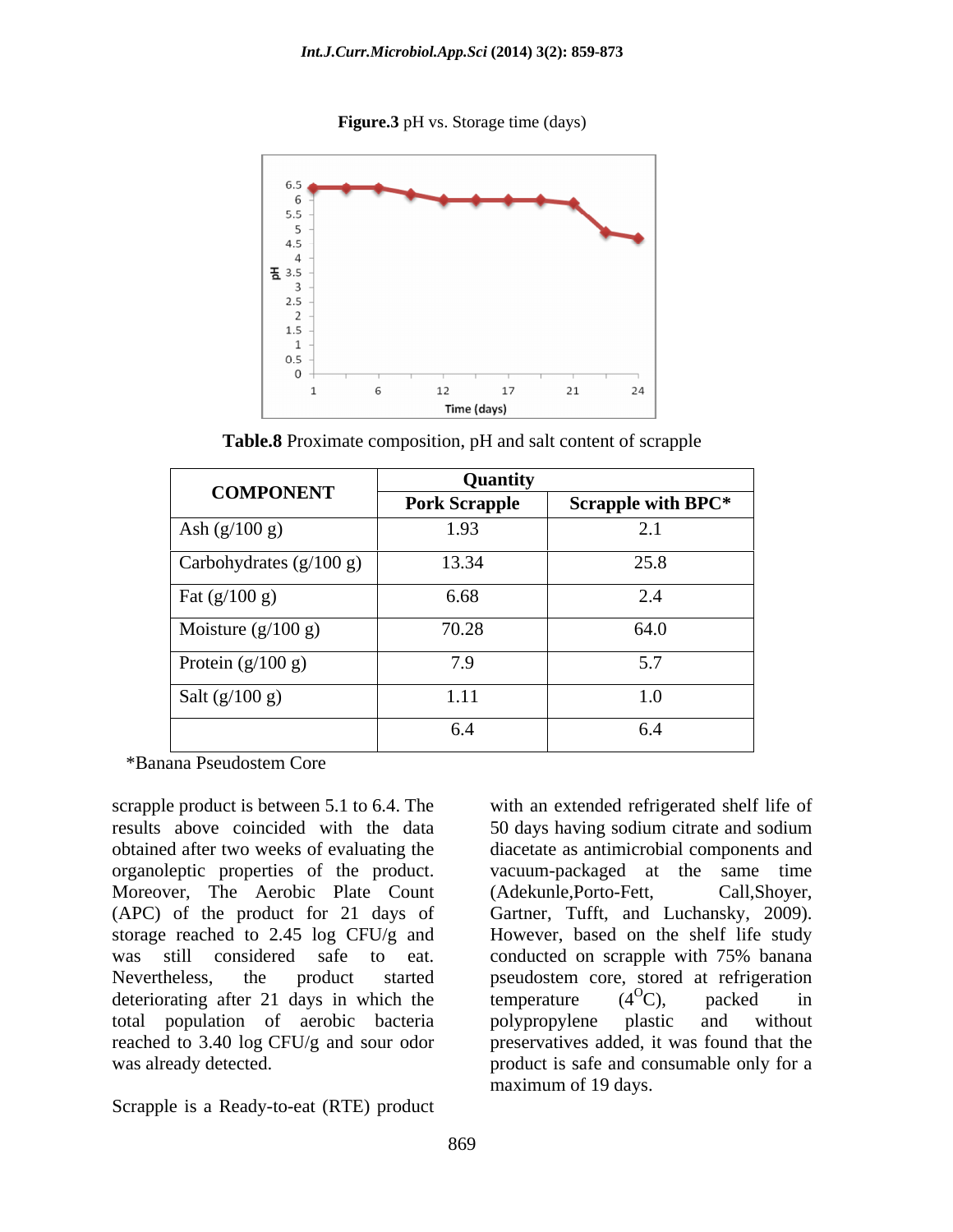|                                                                                |                       | <b>Treatment</b> |
|--------------------------------------------------------------------------------|-----------------------|------------------|
| <b>Particulars</b>                                                             | <b>Control</b>        | 25%:75%          |
|                                                                                | (Php)                 | (Php)            |
| A. Ingredients                                                                 |                       |                  |
| Cooked Ground Pork 400g                                                        | 56.00                 | $\sim$ $-$       |
| Cooked Ground Pork 100g                                                        |                       | 14.00            |
| Chopped pseudostem core                                                        | $\sim 1000$ m $^{-1}$ | $\sim$ $  \sim$  |
| 350 g<br><b>Meat Stock</b>                                                     | 2.00                  | 2.00             |
| 250 g<br>Cornmeal                                                              | 8.75                  | 8.75             |
| Salt<br>15 <sub>g</sub>                                                        | 0.30                  | 0.30             |
| 1.56g<br><b>Black pepper</b>                                                   | 0.34                  | 0.34             |
| 0.30g<br>Nutmeg                                                                | 0.38                  | 0.38             |
| Celery<br>0.30g                                                                | 0.12                  | 0.12             |
|                                                                                |                       |                  |
| 0.50g<br>Onions                                                                | 0.78                  | 0.78             |
| <b>Sub Total A</b>                                                             | 68.67                 | 26.67            |
| <b>B.</b> Other Expenses                                                       |                       |                  |
| Fuel/LPG                                                                       | 14.50                 | 14.50            |
| Plastic (PP)                                                                   | 1.00                  | 1.00             |
| Labor                                                                          | 50.00                 | 50.00            |
| <b>Sub Total B</b>                                                             | 65.50                 | 65.50            |
| Total Production Cost (A+B)                                                    | 134.17                | 92.17            |
| Total Yield (grams)                                                            | 968.5                 | 995.0            |
| Price per gram                                                                 | 0.37                  | 0.37             |
| <b>Total Sales</b>                                                             | 358.35                | 368.15           |
|                                                                                |                       |                  |
| <b>Net Profit</b>                                                              | 224.18                | 275.98           |
| Net Profit of Treatment 3 vs. Control (N <sub>T3</sub> .N <sub>C</sub> ) 51.80 |                       |                  |

**Table.9** Economic analysis of scrapple using 75% banana Pseudo stem core and pork scrapple

 $N_C$  = **Net Profit**<sub>Control</sub> **N**<sub>T3</sub> = **Net Profit**<sub>Treatment 3</sub>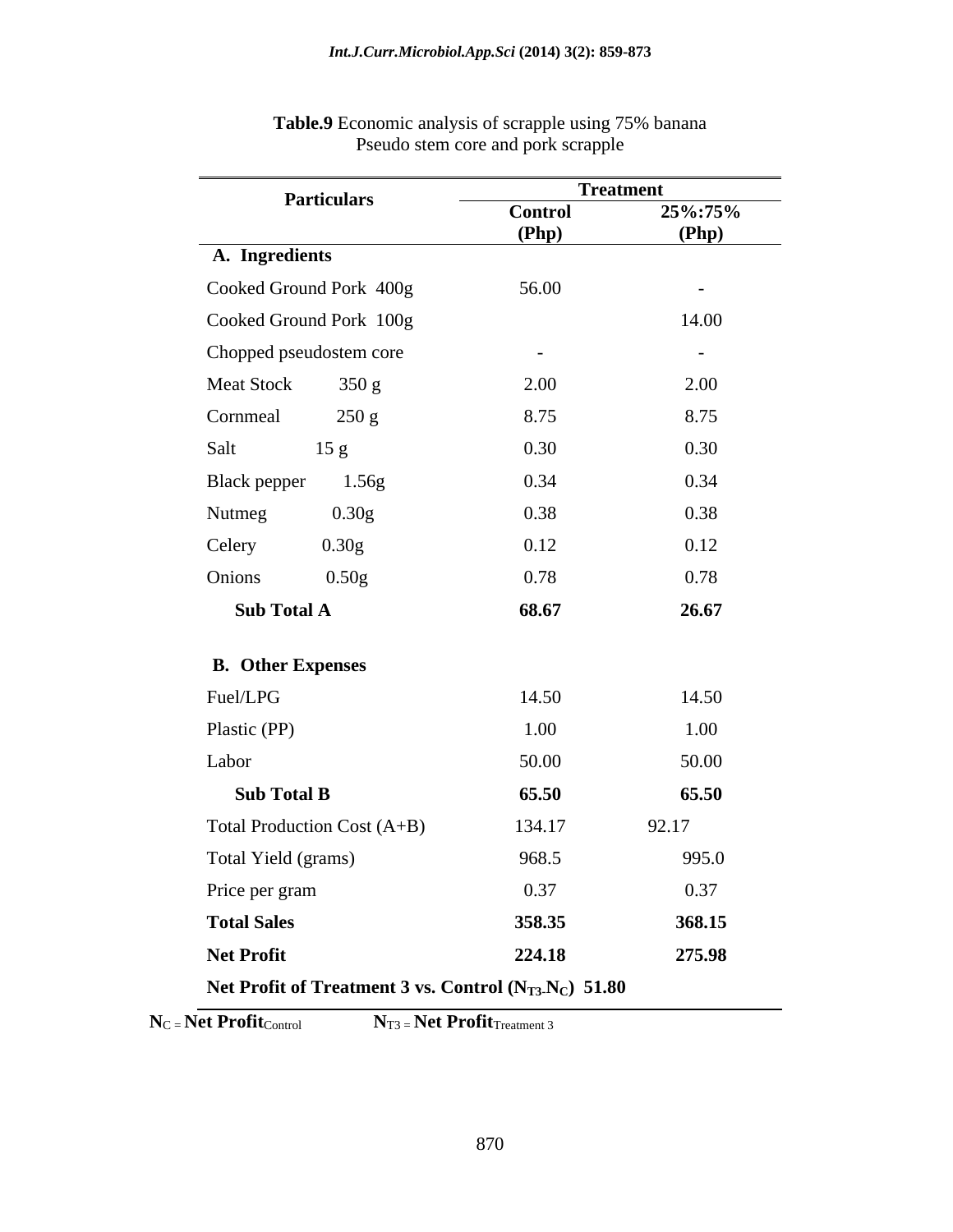Proximate analyses conducted for scrapple of production for Treatment 1 (Control) using 75% banana pseudostem core and Treatment 3 (75% banana pseudostem revealed that the product contained 64% core) was P134.17 and P92.17, moisture, 5.7% protein, 2.4% fat, 25.8% carbohydrates, 2.1% ash, 1.0% salt and a pH of 6.4 as shown in Table 8. a net profit of P275.98, which is higher Comparison of scrapple using 75% banana than the net profit of the control which is pseudostem core with that of pork scrapple confirmed that with the exception of pH a value of 299.42% in terms of the Return (6.4), a variation in the quantity of components existed. The inclusion of 75% banana pseudostem core in the processing of scrapple significantly 224.18 affected the components found in the carbohydrates content whereas scrapple which categorically confirms that scrapple using 75% banana pseudostem core is healthier than pork scrapple. Moreover, in terms of fat content the latter has only 2.4% while the former has 6.68%. Also, a minimal reduction in protein was revealed. On the other hand, the incorporation of banana pseudostem core in the preparation  $\%$  Cost of Production = of scrapple did not affect the pH of the product. However, the moisture content of x 100  $64\%$ . The decline can possibly be due to  $134.17-92.17$ the presence of fiber.

The result was justified by the findings of  $x 100$  134.17 Huang, Tsai and Chen (2009). They have reported that addition of wheat, oat and inulin dietary fiber to Chinese-style sausage lowers the moisture content of the  $x 100$  134.17

Table 9 shows the cost analysis of 31.30% Treatment 1 (Control) and Treatment 3 (25% pork and 75% banana pseudostem core).

**Proximate Composition of Scrapple** The incurred expenses for raw mat, spices **using Banana Pseudostem Core** and other costs in preparing the products are also reflected in Table 9. The total cost core) was P134.17 and P92.17, respectively. Scrapple with 75 percent banana pseudostem core (Treatment 3) has than the net profit of the control which is P224.18. Moreover, Treatment 3 obtained a value of 299.42% in terms of the Return On Working Capital, higher than Treatment 1(Control)

224.18

| affected the components found in the       | $\text{ROWC (Control)} =$ $\qquad \qquad =$ |
|--------------------------------------------|---------------------------------------------|
| product. Pork scrapple has only 13.34%     | $1.6708 \text{ X } 100 = 167.08\%$ 134.17   |
| carbohydrates content whereas scrapple     |                                             |
| with 75% pseudostem core has 25.8%         | <b>ROWC</b><br>$(25\% : 75\%)$              |
| which categorically confirms that scrapple | $= 2.9942 \text{ X } 100 = 299.42\%$ 275.98 |
| using 75% banana pseudostem core is        | 92.17                                       |
| healthier than pork scrapple. Moreover, in | The lowered ( ) $\star$ cost of production  |
| terms of fat content the latter has only   | percentage for Treatment 3 was              |
| 2.4% while the former has 6.68%. Also, a   | determined using the formula below:         |
| minimal reduction in protein was revealed. |                                             |

the product decreased from  $70.28\%$  to  $\frac{124.17 \times 22.17}{124.17 \times 22.17}$ % Cost of Production =  $\frac{CP_{\text{Control}} - CP_{\text{Teatment}}}{CP_{\text{Control}}}$ <br>x 100  $\begin{array}{r} \n \text{and} \quad x \neq 100 \n \end{array}$ CPControl CPTreatment  $CP_{\text{Control}}$ 134.17  $\perp$ 134.17- 92.17

$$
\begin{array}{c}\n 42.88 \\
 \hline\n 134.17\n \end{array}
$$

**Cost Analysis** % Cost of Production (Treatment 3) =

42.00

**31.30%** Based on the data gathered during the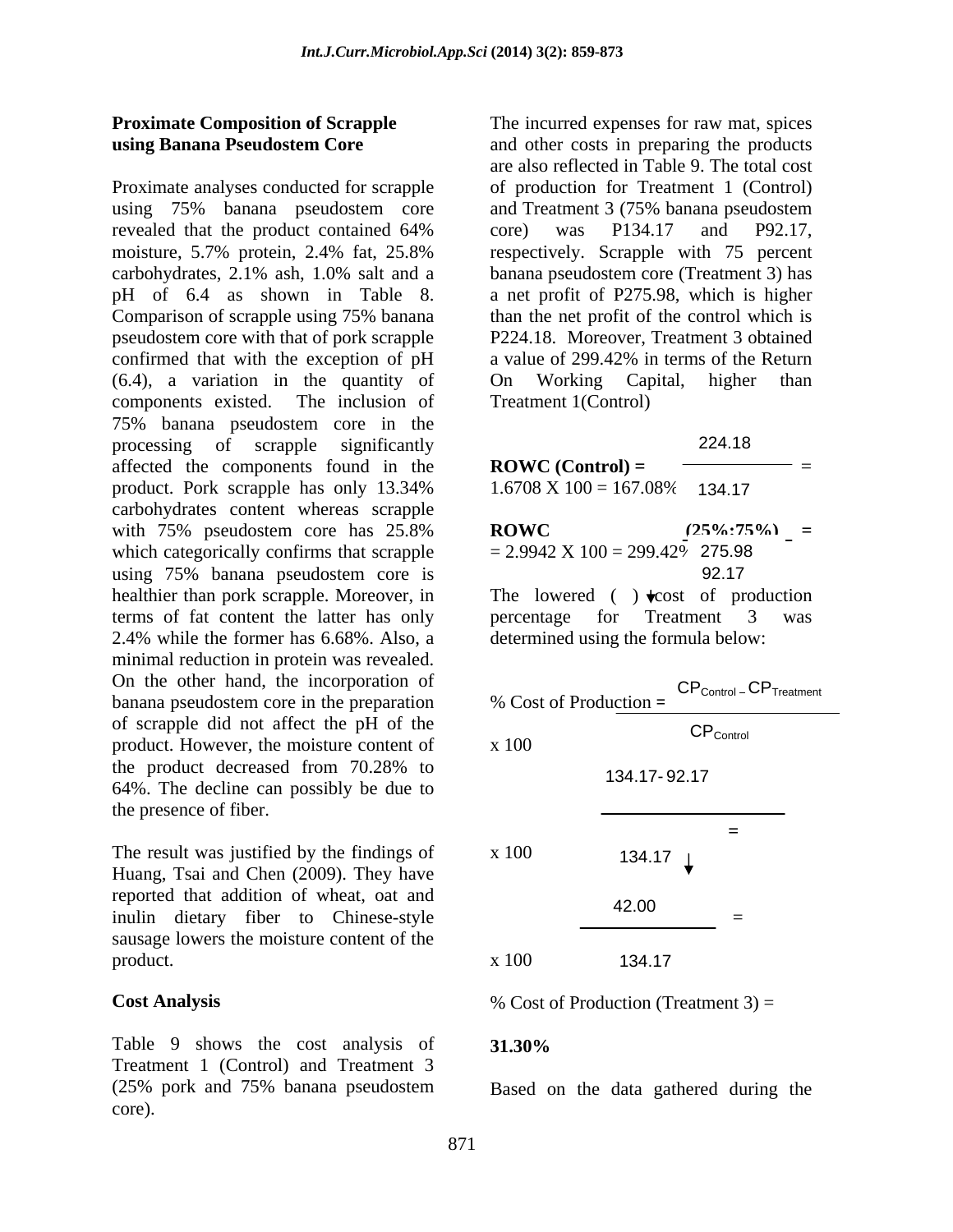conduct of the study, the following conclusions were drawn: The utilization of pseudostem core in lieu of pork in the preparation of scrapple was possible, stem/healthmad. April 15, 2010. specifically the 25% pork: 75% banana Retrieved October 5, 2011 from http:// pseudostem core proportion (Treatment 3). The said formulation was comparable to health-benefits-of-banana-stem. The said formulation was comparable to health-benefits-of-banana-stem.<br>
the control in terms of color, odor, flavor Anthony, M. 2011. The new look of fiber. and texture. With regard to overall acceptability, Treatment 3 was evaluated as highly acceptable by the panelists.

Based on the microbiological, physico- Banana for your health. December 30, chemical (pH and salt content) and sensory analyses conducted, the product can last only for a maximum of 21 days. A shelf life of 19 days was declared because of unforeseen drastic condition Banana plants and banana trees Retrieved that may affect the quality of product on October 10, 2011 from during storage. <http://www.banana-plants.com/>

Proximate analysis revealed that scrapple with 75% banana pseudostem core y5143e/y5143e10.htm. contains 64% moisture, 5.7% protein, 2.4% fat, 25.8% carbohydrates, 2.1% ash. This only means that the product is a from healthy food. <banana-stem-1442i>.

higher than the Control. This means a higher net profit and lower cost of health. International Journal of production. The net profit of Treatment 3 was P 51.80 higher than the control (Table Figure 2011 Retrieved on October 12, 2011 from 9) and cost of production was lowered by 31.30%. Chang HC, Carpenter, JA. 1997.

Adekunle, A,O., Porto-Fett, A.C.S., Call, J.E., Shoyer, B., Gartner, K., Tufft, L. storage and subsequent reheating on Res., 421:161 pork scrapple. Journal of Food

Protection, Vol. 72, No. 12, 2009, 2530 2537.

- Amazing health benefits of banana stem/healthmad. Retrieved October 5, 2011 from http:// healthmad .com/nutrition/amazing-
- Retrieved on January 08, 2011 from http://www. foodprocessing. com/articles/2011/new-look-offiber.html.
- 2008. Retrieved on October 5, 2011 from http://www. articlesbase. com/ alternative-medicine-articles/bananafor-your-health-702459.html.
- on October 10, 2011 from
- Bananas. Retrieved on October 20, 2011 from http:/[/www.fao.org](http://www.fao.org) /docrep /006/ y5143e/ y5143e10.htm.
- Banana stem glossary/ recipes with banana stem. Retrieved on October 5, 2011 [www.tarladalal.com/glossary-](http://www.tarladalal.com/glossary-)
- In terms of ROWC as economic Sahoo, J. & Chatli. M.K. 2011. Dietary parameter, Treatment 3 was 132.34% fibers as functional ingredients in meat Biswas, A. K., Kumar, V., Bhosle, S., fibers as functional ingredients in meat products and their role in human health. International Journal of Livestock Production Vol. 24, 45-54. Retrieved on October 12, 2011 from [www.academicjournals.](http://www.academicjournals) org./Pdf2011.
- **References** Food Sci., 62: 194-197. Optimizing quality of frank furthers containing oat bran and added water. J.
	- & Luchansky,J.B. 2009. Effect of Desmond E.M. & Troy, D.J. 2003. Sensory and physical characteristics of pork sausages manufactured with dietary fibres. Irish J. Agric. Food Res., 421: 161
	- viability of *Listeria monocytogenes* on Fiber Nutrition Nutrition, Function Side<br>
	pork scrapple Journal of Food Effects- New York Times Health Fiber Nutrition – Nutrition, Function Side Effects- New York Times Health